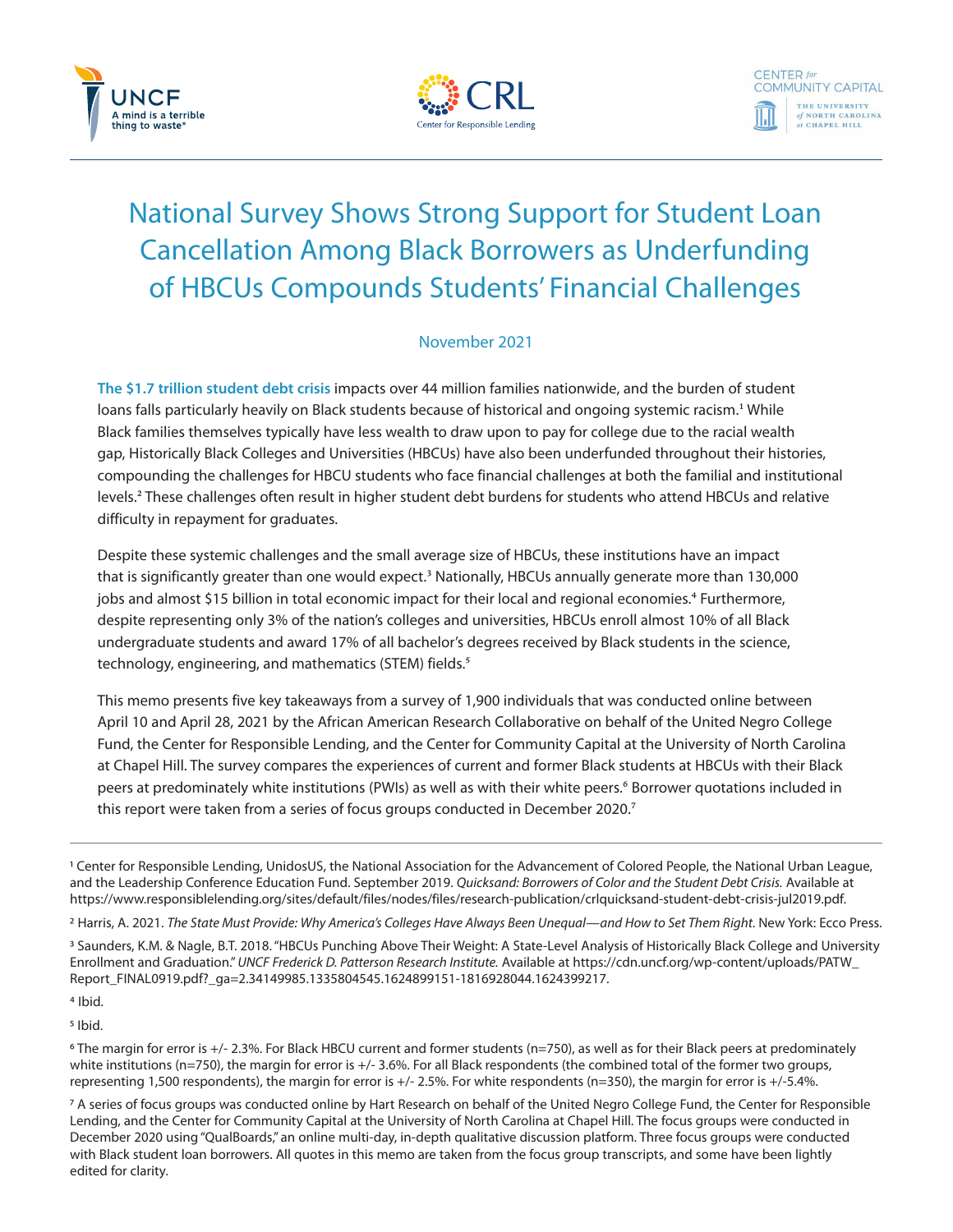## **Key Takeaways Include:**

- **1. HBCUs stepped up to support their students during COVID-19.** Almost one in three (31%) Black students at HBCUs received emergency aid from their institution, compared to only one in five (21%) Black students at PWIs and even fewer (18%) white students.
	- **The COVID-19 crisis took a toll on Black students nationwide, with stresses felt most acutely by those students who attend HBCUs.** While 38% of Black students currently enrolled at PWIs report that "stress about the pandemic has impacted my grades," 44% of Black students at HBCUs report the same.

### **2. Black borrowers both receive and provide financial assistance from**

**their families (Figure 1).** Black families face financial challenges because of centuries of economic oppression and discrimination, and student loans are both a cause and consequence of the current racial wealth gap.<sup>8</sup> This survey reveals that more than two in three Black student loan borrowers (70%) used the Pell Grant (the most prominent federal source of direct grant aid to students) to pay for college. Additionally, one in three Black borrowers (36%) received financial assistance from their family to pay for college, and approximately one in four (27%) Black borrowers received additional financial aid assistance from their parents through Parent PLUS loans (federal student loans available to parents of dependent undergraduate students). This means that more than one in four Black borrowers reported that their own parents are going into debt to assist them with college costs.

**"My mother could not really afford to give me much money, but she sent a care package every month with food and supplies. My father and grandmother used to send me money to help with…expenses."**

-43, Male, Private HBCU

#### **Figure 1: HBCU Students Both Give and Receive Financial Assistance to and from Family During College**

|                                                                      | <b>Black</b> | <b>Black</b><br><b>Men</b> | <b>Black</b><br>Women | <b>Black</b><br><b>PWI</b> | <b>HBCU</b> | <b>Black   White</b> |
|----------------------------------------------------------------------|--------------|----------------------------|-----------------------|----------------------------|-------------|----------------------|
| Financial assistance from parents, guardians, family                 | 36%          | 39%                        | 34%                   | 31%                        | 40%         | 47%                  |
| <b>Parent PLUS</b>                                                   | 27%          | 27%                        | 28%                   | 21%                        | 34%         | 14%                  |
| I did not receive financial support from my family                   | 27%          | 15%                        | 35%                   | 38%                        | 17%         | 22%                  |
| provided financial support to my family when I was a college student | 28%          | 27%                        | 29%                   | 27%                        | 30%         | 29%                  |

Source: African American Research Collaborative (AARC) 2021 survey, with the United Negro College Fund, the Center for Responsible Lending, and the University of North Carolina's Center for Community Capital.

**• Financial assistance often goes both ways**. Thirty percent of HBCU students report providing financial support to family members when they were in college (Figure 1). Research has established that students at HBCUs typically graduate with substantially higher debt than their peers at non-HBCUs, and these data suggest that they may also both receive and provide more resources during college from and to their families.<sup>9</sup>

**"I helped my mom pay rent monthly as well as being the primary cook and the primary cleaner of the house."** 

-28, Female, Public HBCU

8 Center for Responsible Lending et al., September 2019.

<sup>9</sup> Saunders, K.M., Williams, K.L., & Smith, C.L. 2016. "Fewer Resources, More Debt: Loan Debt Burdens Students at Historically Black Colleges and Universities." *UNCF Frederick D. Patterson Research Institute.* Available at https://www.luminafoundation.org/wp-content/ uploads/2017/08/fewer-resources-more-debt.pdf.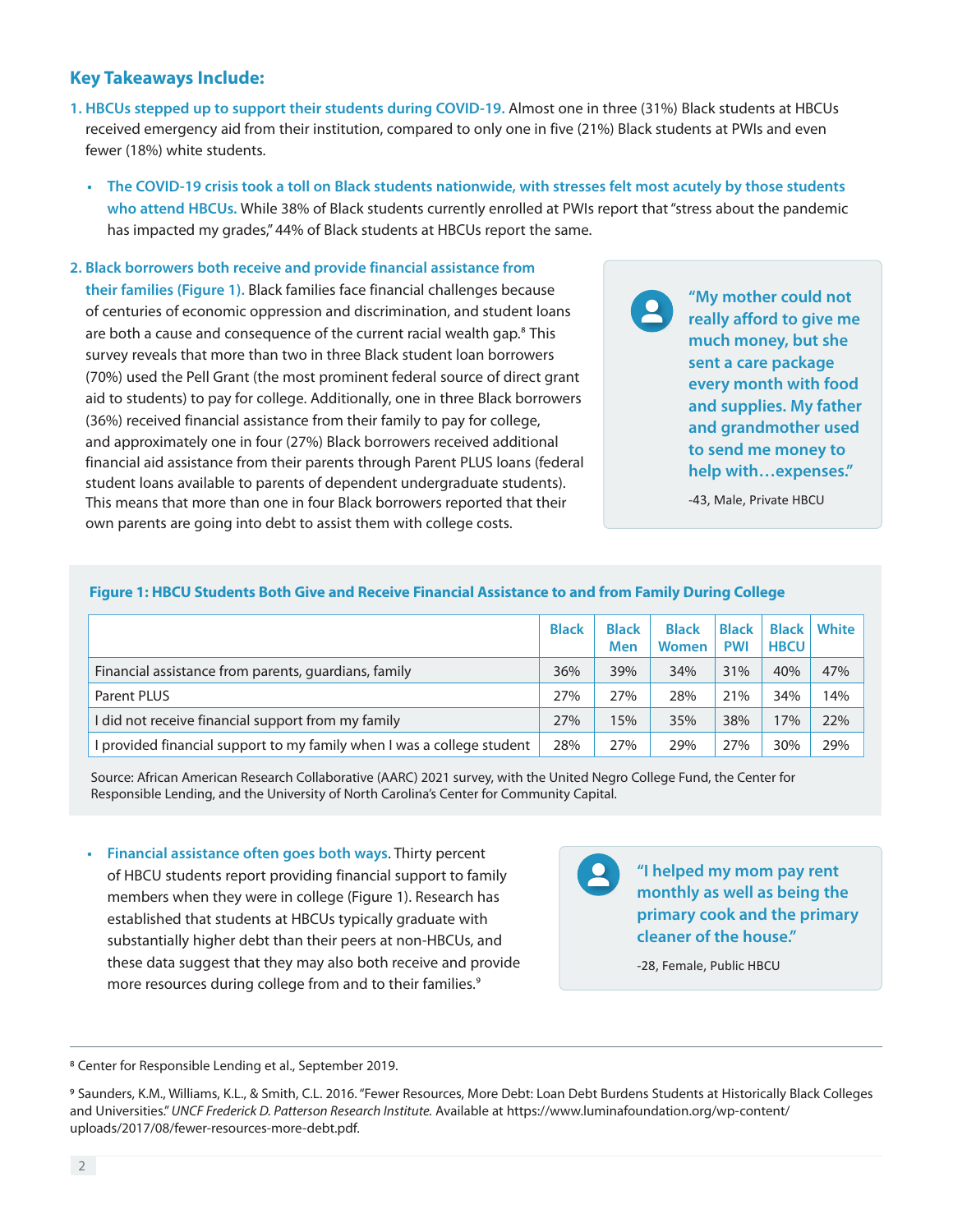- **3. Black women receive less financial support from family during college compared to Black men, and they tend to struggle more than their male counterparts during repayment.** While fewer than one in five (15%) Black men report receiving no financial assistance from family during college, more than one in three (35%) Black women report the same (Figure 1). And while fewer than half of all respondents in repayment (49%) report that they are currently making payments on their student loans, in part because of the COVID-19 payment pause, only 41% of Black women were making payments compared to 61% of Black men.
- **4. Many current student borrowers report skipping meals because there wasn't enough money for food**. Among current students at PWIs, fewer than one in three current Black students report occasionally skipping meals (29%), compared to more than two in five (44%) current Black students at HBCUs.

**"Sometimes in a month I won't be able to**   $\mathbf{R}$ **buy groceries or even keep up [with my finances], but I get help from some friends who sometimes give me food."** 

-24, Female, Private HBCU

**5. Black respondents indicate overwhelming support for \$50,000 in across-the-board student loan cancellation (85% support).** Over nine in ten Black borrowers also support eliminating interest payments for all student loans, increasing state funding for HBCUs to match funding at public PWIs, and increasing the amount of the Pell Grant.

|                                                                                                                                                                                                  | <b>Black</b><br><b>Borrowers</b> | <b>Black Borrowers</b><br><b>Affiliated with</b><br><b>HBCUs</b> | <b>Black Borrowers</b><br><b>Affiliated with</b><br><b>PWIs</b> | <b>White</b><br><b>Borrowers</b> |
|--------------------------------------------------------------------------------------------------------------------------------------------------------------------------------------------------|----------------------------------|------------------------------------------------------------------|-----------------------------------------------------------------|----------------------------------|
| Cancel the first \$50,000 in student loan<br>debt for every borrower                                                                                                                             | 85%                              | 87%                                                              | 82%                                                             | 83%                              |
| Eliminate interest payments for all<br>student loans                                                                                                                                             | 93%                              | 92%                                                              | 93%                                                             | 88%                              |
| Forgive student loans for people who<br>were defrauded or misled by for-profit<br>colleges or whose schools closed while<br>they were enrolled                                                   | 90%                              | 89%                                                              | 92%                                                             | 89%                              |
| Require that all schools have a plan in<br>the event of school closures to ensure<br>that students' academic paths are not<br>disrupted and they can transfer credits<br>and graduate on time    | 94%                              | 92%                                                              | 95%                                                             | 92%                              |
| Invest in Historically Black Colleges and<br>Universities by increasing state funding<br>per student to match the level of funding<br>at predominately white public colleges<br>and universities | 92%                              | 92%                                                              | 92%                                                             | 80%                              |
| Increase amount of federal Pell grants<br>available to low-income students                                                                                                                       | 92%                              | 91%                                                              | 93%                                                             | 89%                              |

#### **Figure 2: Black Borrowers Overwhelmingly Support Student Loan Cancellation, Increased HBCU Funding**

Source: African American Research Collaborative (AARC) 2021 survey, with the United Negro College Fund, the Center for Responsible Lending, and the University of North Carolina's Center for Community Capital.